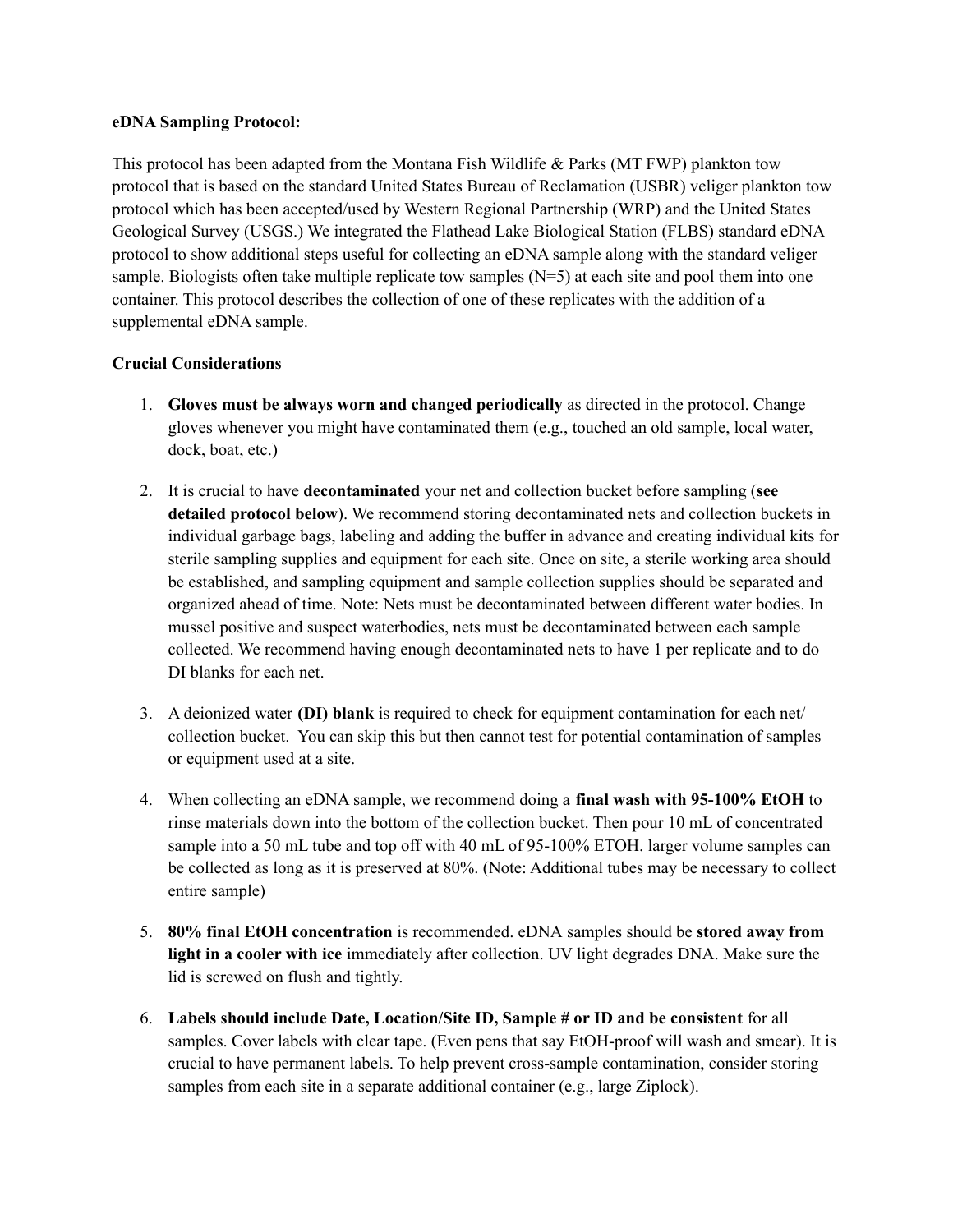- 7. Compositing (pooling) of samples requires homogenization and then the eDNA sample can be taken. **We recommend taking a 10 mL aliquot from each tow in the field before compositing and preserving in a 50 mL tube with 95-100% EtOH per instructions for eDNA below** . Composite samples can only be used for presence/absence detection especially if they come from multiple sites. **Avoid compositing (pooling together) samples from different sites (locations)**. Consider keeping multiple samples (different tows) separate from one site and let the lab composite samples (if the lab might want to test each sample (tow net) separately for increased sensitivity or to test "repeatability" of detection from different tow samples.
- 8. **Bleach is dangerous!!!** Wear eye protection and gloves!!!

## **Equipment and Supplies:**

| <b>Equipment/Disposables</b>        | <b>Specs/Description</b>      | <b>Count/Amount Needed</b>                                                              |
|-------------------------------------|-------------------------------|-----------------------------------------------------------------------------------------|
| Personal COVID protection equipment | Masks, sanitizer, etc.        | Per agency requirements                                                                 |
| Gloves                              | Latex or Nitrile              | 3 pairs per person per sample                                                           |
| Plankton net                        | 30 cm diameter x 90 cm length | 1 per site                                                                              |
| Collection bucket                   | $61-64 \mu m$ mesh            | 1 per site                                                                              |
| pole/rope and bridle                | Varies per site/study         | 1 per site                                                                              |
| Screw cap tubes                     | 50 mL                         | 1 veliger + 1 eDNA per tow and 1 DI<br>blank per net used                               |
| Ethanol (EtOH)                      | 95-100%                       | $\sim$ 40 mL per eDNA sample + $\sim$ 40 mL<br>per veliger sample and extra for rinsing |
| Deionized (DI) water                | N/A                           | 1 gallon per Blank $+$ 1 gallon per tow<br>for rinsing                                  |
| Tris pH Buffer                      | N/A                           | $1 \times 50$ mL tube                                                                   |
| <b>Tube Racks</b>                   | For 50 mL tubes               | $\overline{2}$                                                                          |
| Squirt bottles                      | 500 mL                        | $\overline{2}$                                                                          |
| Cooler                              | N/A                           | $\mathbf{1}$                                                                            |
| <b>Freezer Packs</b>                | N/A                           | Varies                                                                                  |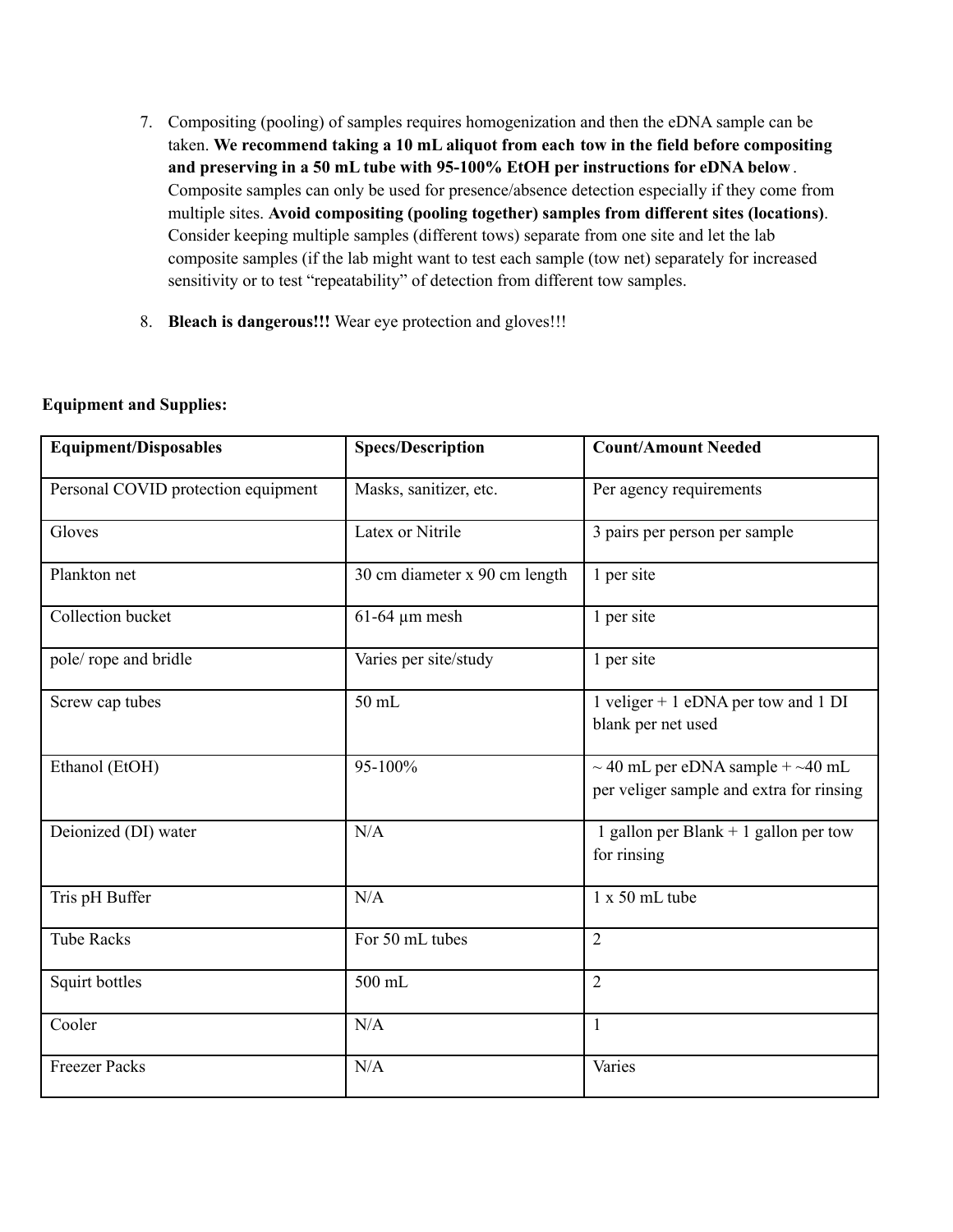| <b>Clear Packing Tape</b>  | N/A                            |                   |
|----------------------------|--------------------------------|-------------------|
| Pens, Pencils and Sharpies | N/A                            |                   |
| Tubs                       | Containers for decontamination | $\overline{3}$    |
| White vinegar              | 5% acetic acid                 | $~6$ gallons      |
| Bleach                     | $\sim 6\%$ sodium hypochlorite | $\sim$ 3 gallons  |
| Gloves for Decon           | Dishwasher Rubber Gloves       | 1 pair per person |
| Protective Eyewear         | Lab Goggles                    | 1 per person      |
| Garbage bags               | N/A                            | 2 per site        |

# **Work Area Setup/ DI Blank Collection**

## **1. Put on a clean pair of latex or nitrile gloves**

- 2. Prepare a clean surface. (Note: A small tarp or the lid of a decontamination tub can be used.)
- 3. Separate sampling equipment from sample storage supplies (tubes, EtOH etc.) and designate an area for contaminated supplies and a disposal container for single-use materials.
- 4. Pre-label tubes and caps and cover label on side of the tube with clear tape (1 per DI Blank; 1 per Veliger Sample; 1 Per eDNA Sample)
- 5. Fill EtOH squirt bottles.
- 6. Place your 50 mL tube rack and labeled tubes on the clean surface.
- 7. Use a sponge to wipe down your pole with 10% Bleach solution and rinse thoroughly with DI. (Note: Change gloves after using bleach.)
- 8. Remove your decontaminated net and collection bucket from the storage bag (**See detailed decontamination procedure below**).
- 9. Attach net to the pole. (**Note: If using a rope or winch**, we recommend doing the DI blank before attaching the rope or cable.)
- 10. With one person holding the pole with the net off the ground, screw the collection bucket to the net adapter.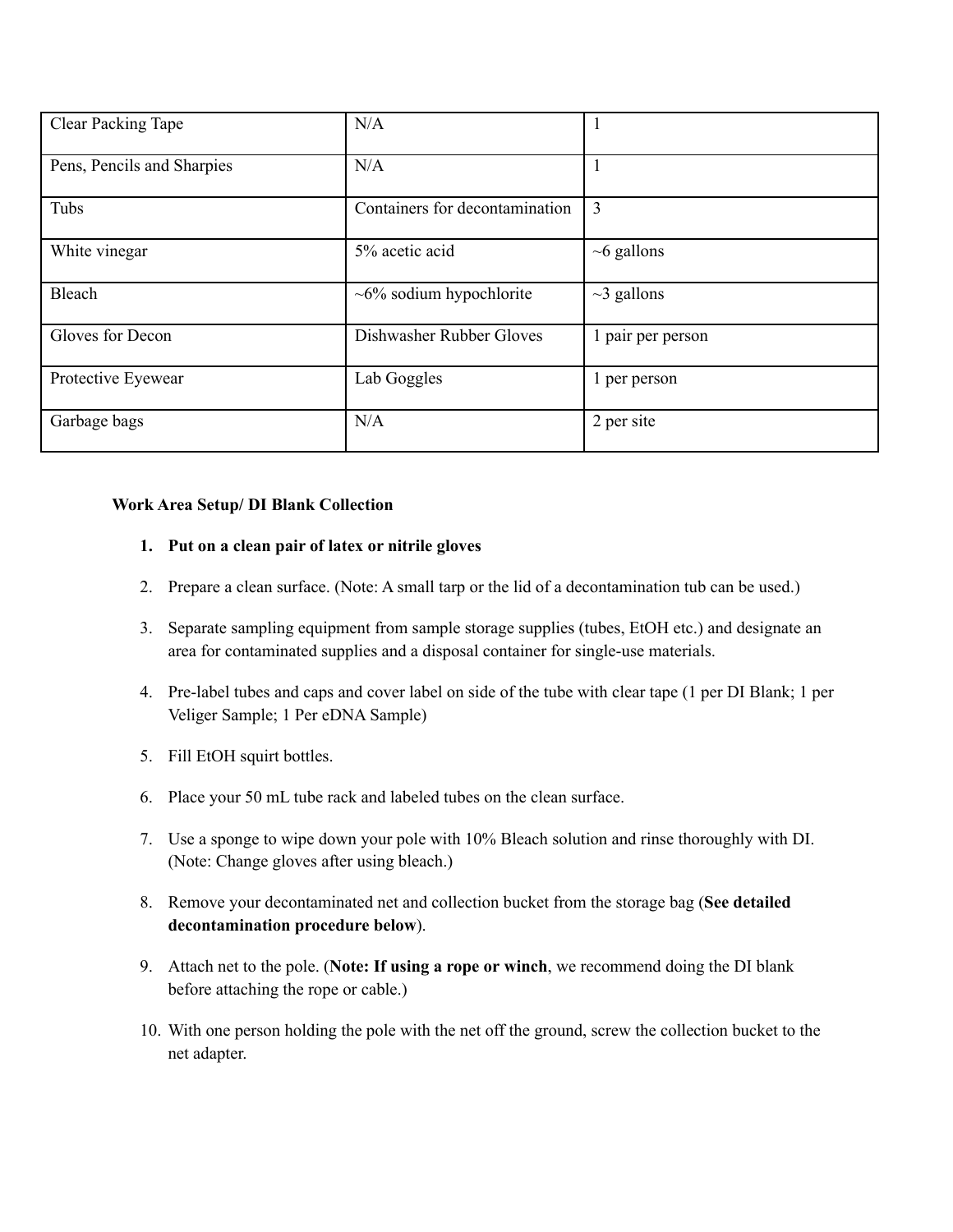- 11. With the pole and the net off the ground, thoroughly rinse all inner and outer surfaces of the net and collection bucket with 1-gallon of DI water. (Note: Take care that water does not splash back up and contaminate the blank or your other sampling gear.)
- 12. Allow water to drain below the connection between the collection bucket/net adapter and the collection bucket. (water will drain quickly, but blank should be mostly EtOH anyway)
- 13. Detach the collection bucket and set the pole and net aside in a clean area. (Note: The net and collection bucket from DI blank should be used for the sample and must not contact contaminated surfaces.)
- 14. Remove as much residual water as possible. Sample should be concentrated to **10 mL**.
- 15. Turn the collection bucket so the screen is facing up to stop remaining material from leaking out.
- 16. Rinse collection bucket screens with 95-100% EtOH (Note: Tip of squirt bottle must not touch or be placed inside the collection bucket.)
- 17. Remove the cap from the 50 mL tube designated for your blank.
- 18. Transfer material to the 50 mL tube (Should be about 10 ml. Top off with 40 mL of 95-100% EtOH to reach at least 80% preservation concentration.)
- 19. Store samples in a cooler out of direct sunlight, on ice.
- 20. Discard gloves.

### **eDNA/Veliger Sample Collection**

- **1. Put on fresh gloves.** (It helps to have one person do the collection, sample concentration and pour the sample into the tube and have a second person manage the tubes, add final preservation and store the samples.)
- 2. Make sure the EtOH bottle is full, tubes are labeled and organized, and you have your buffer solution made.
- 3. Reattach the collection bucket to the net. (Note: The same net and collection bucket from DI blank should be used to take the sample)
- 4. Collect samples per your agencies'standard plankton veliger tow procedure. (We recommend a 100-meter tow using a 30 cm diameter 64-micron net and collection bucket with the same 64-micron mesh screen)
- 5. Allow the water to fully drain down through the net and through the collection bucket screens. (To help wash material down into the collection bucket, the net can also be sprayed down with DI water.)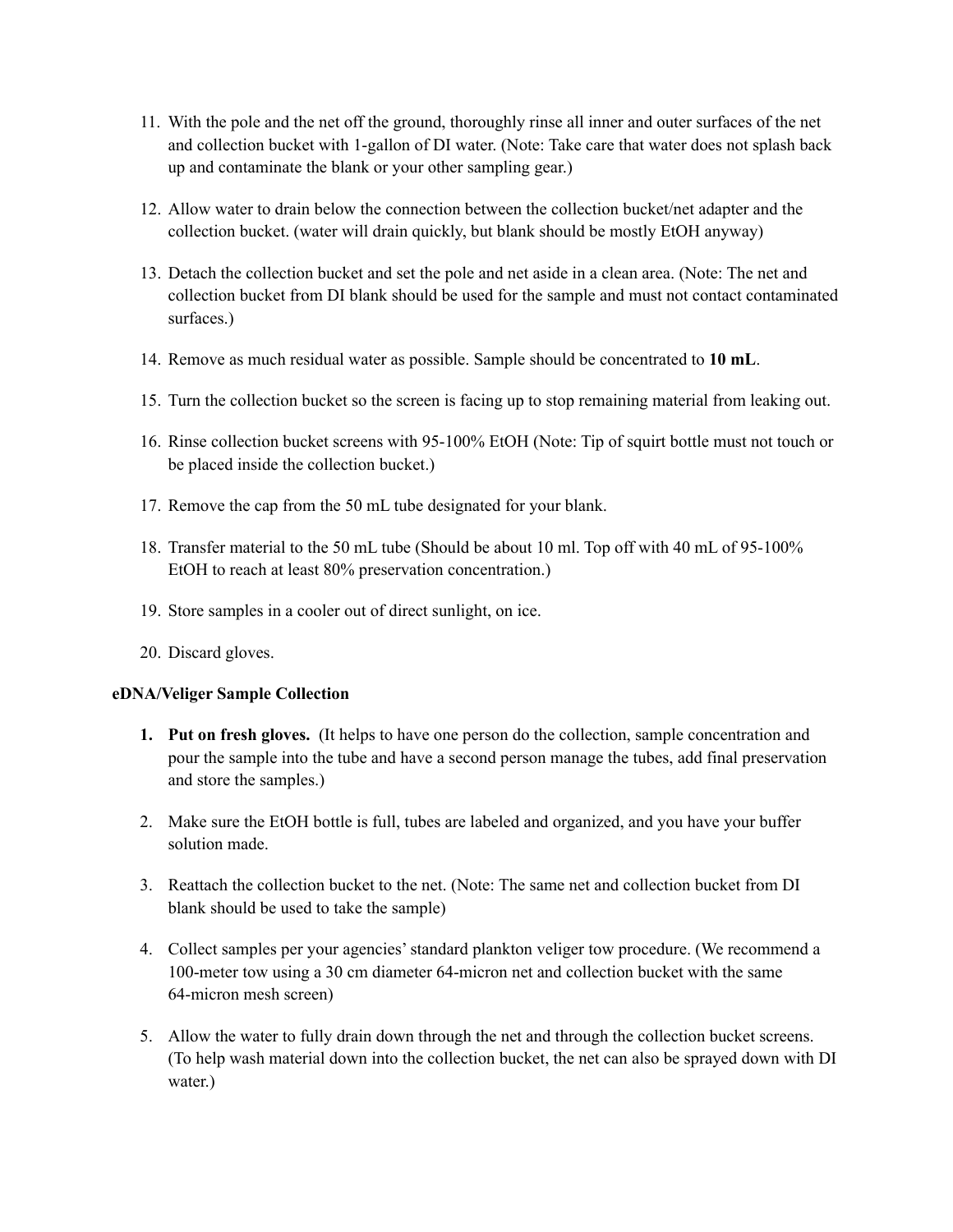- 6. Before unscrewing the collection bucket, make sure the water level is below the connection point between the net adapter and the collection bucket. (Note: The net can be held just above the collection bucket and swirled to assist with draining the liquid to this point)
- 7. Unscrew the collection bucket without spilling contents. (Note: Water will be draining out of the screen at this point. To avoid contamination, do this away from other sample collection supplies.)
- 8. Concentrate the sample as much as possible by swirling the contents in the collection bucket and allowing water to drain through the screens. Final samples should be no more than 20 mL if splitting or 10 mL for eDNA-only **(Note: Samples containing lots of sediment or organic material may block the screens and it will be necessary to gently tap the screens to assist with draining.)**
- 9. Do a final rinse with 95-100% EtOH to flush remaining material from sides and screens. (Note: Tip of the squirt bottle must not touch or be placed inside the collection bucket.)
- 10. Turn the collection bucket so the screen is facing up to stop remaining liquid from leaking out. (Note: Samples should not be excessively large, and you may have to drain some of the EtOH used for rinsing through the screen.)
- 11. Gently swirl to homogenize (be careful not to swirl the sample out of the cup).
- 12. Remove the cap from the 50 ml tube designated for your eDNA sample.
- 13. Tilt the collection bucket with the screen facing up. (Note: The collection bucket must not be contaminated while collecting samples and should be held until the eDNA sample is collected.)
- 14. Pour 10 mL of the homogenized sample into the designated eDNA tube. **If doing eDNA only, skip to step 17.**
- 15. Remove the cap from your Plankton tow tube.
- 16. Pour 10 mL of the homogenized sample into the veliger tube.
- 17. Top off the eDNA sample with 40 mL 95-100% EtOH. Final EtOH concentration should be at least 80%. (Note: It is crucial to close the lid very tightly because EtOH leaks).
- 18. Store eDNA samples in a cooler out of direct sunlight, on ice. **If doing eDNA only, skip to step 20.**
- 19. Preserve the veliger sample by adding 6 drops of Tris buffer solution and topping off with 95-100% EtOH.
- 20. Rinse the collection bucket and net in the waterbody or with a backpack sprayer to remove any leftover material.
- 21. Place used nets in a designated garbage bag or tub for contaminated non-disposable supplies.